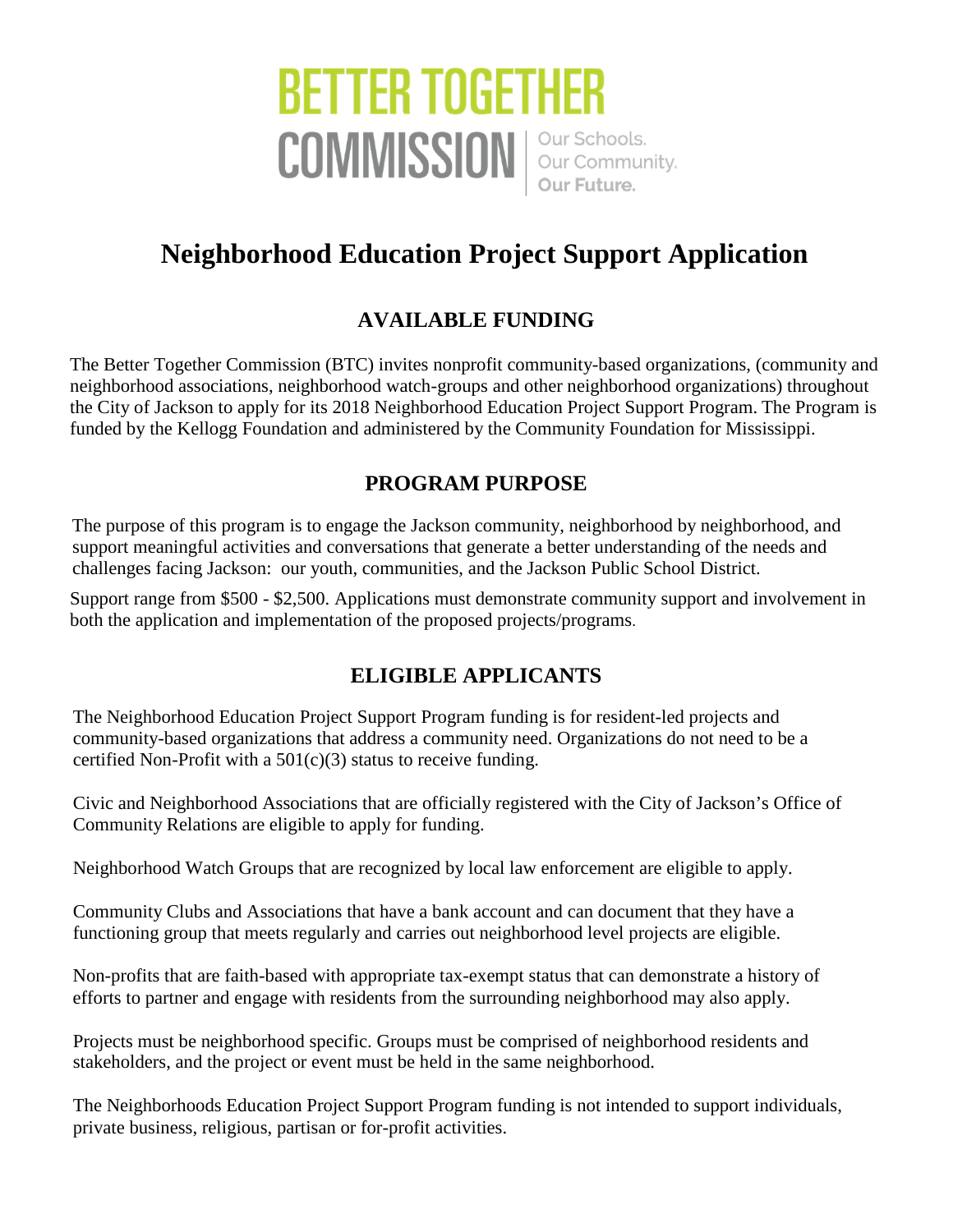#### **ITEMS AND PROJECTS NOT ELIGIBLE FOR FUNDING**

#### **While not a definitive list, the following is a sample list of projects and items that would not be eligible for funding:**

- Capital items (e.g., the purchase or renovation of buildings, vehicles or technology)
- Direct services (e.g., classroom supplies, library books, child care programs)
- Continuation of established programs (e.g., shelters, food pantries, afterschool programs)
- Endowments (e.g., establishing an investment fund or a self-sustaining source of funding)
- Fundraisers
- Individual assistance (e.g., tuition, financial support, emergency aid)
- Computer hardware/software and other electronic devices and related equipment.
- Alcohol, tobacco or controlled substances.
- Daily operating expenses and maintenance.
- Duplication of an existing public or private program.
- Expenditures or financial commitments made **before** the Letter of Understanding has been signed.
- Fines, penalties and associated costs.
- Funding for organizations located outside of the Jackson Public School District.
- Fundraising, investment management cost or employee salaries and other associated cost.
- Home improvements.
- Interior repairs or improvements.
- Lodging fees and associated costs.
- Ongoing multi-year projects.
- Ongoing or operational costs (including salaries/personnel).
- Operating expenses not directly related to the awarded project.
- Private transportation expenses including mileage, gas, insurance, car rentals, etc.
- Projects/programs already funded from another source (including current operating budgets).
- Projects/programs that have already been completed.
- Salaries for administration.

.

• To replace funding lost from other funding sources.

**NOTE:** If you are not sure whether or not your project will qualify, please call for guidance before submitting your application**.**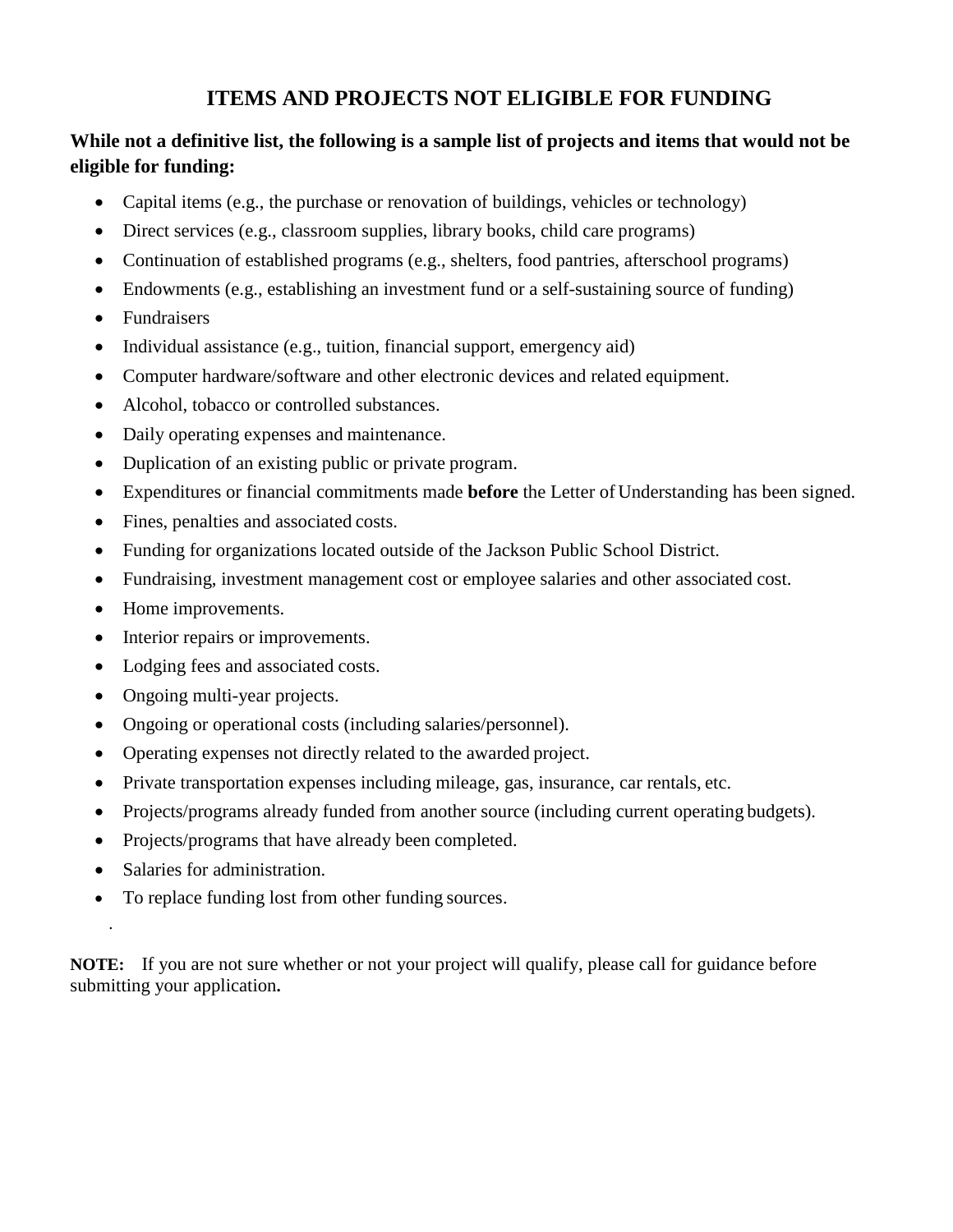

## **ORGANIZATION INFORMATION**

|              |                                                                                      | <b>Organization Name</b> (required): <u>Name (required</u> ): Name is not all the set of the set of the set of the set of the set of the set of the set of the set of the set of the set of the set of the set of the set of the set of t                                  |                       |
|--------------|--------------------------------------------------------------------------------------|----------------------------------------------------------------------------------------------------------------------------------------------------------------------------------------------------------------------------------------------------------------------------|-----------------------|
|              |                                                                                      |                                                                                                                                                                                                                                                                            |                       |
|              |                                                                                      |                                                                                                                                                                                                                                                                            |                       |
|              | Type of Organization (required):                                                     |                                                                                                                                                                                                                                                                            |                       |
|              |                                                                                      | Neighborhood, Community, Civic or Homeowners Association<br>Neighborhood Watch Group                                                                                                                                                                                       |                       |
|              | Faith-Based Organization                                                             |                                                                                                                                                                                                                                                                            |                       |
|              |                                                                                      | Non-Profit $-501(c)(3)$ status                                                                                                                                                                                                                                             |                       |
|              |                                                                                      |                                                                                                                                                                                                                                                                            |                       |
| b)<br>C)     |                                                                                      | Has the organization named above been legally incorporated in the State of Mississippi ____Yes ____No<br>d) Do you have a bank account setup in your organization's name? _____Yes _______No<br><b>Mission Statement:</b> (2-3-sentences about why your group was formed): |                       |
| are located. | west street boundaries).                                                             | <b>Neighborhood Location:</b> Describe the Geographic Area served by your group/organization (north, south, east and<br>Also identify which ward your organization is located and based on the school listing which School Feeder Area you                                 |                       |
|              |                                                                                      |                                                                                                                                                                                                                                                                            |                       |
|              | Ward 1: Ashby Foote<br>Ward 2: Melvin Priester, Jr.<br><b>Ward 3: Kenneth Stokes</b> | Ward 4: De'Keither Stamps<br>Ward 5: Charles H. Tillman<br>Ward 6: Aaron Banks                                                                                                                                                                                             | Ward 7: Virgi Lindsay |
|              |                                                                                      | Jackson Public School District: You are located in what Area School Feeder _________________________                                                                                                                                                                       |                       |
|              | Area 1: High Schools, located in Area 1 Feeder - Forest Hill                         |                                                                                                                                                                                                                                                                            |                       |
|              |                                                                                      | Area 2: High Schools, located in Area 2 Feeder - Provine, Wingfield, and Career Development Center                                                                                                                                                                         |                       |

[Area 3:](https://www.jackson.k12.ms.us/Page/2458) High Schools, located in Area 3 Feeder - *Lanier, Murrah*

[Area 4:](https://www.jackson.k12.ms.us/Page/2458) High Schools, located in Area 4 Feeder - *Callaway, Jim Hill*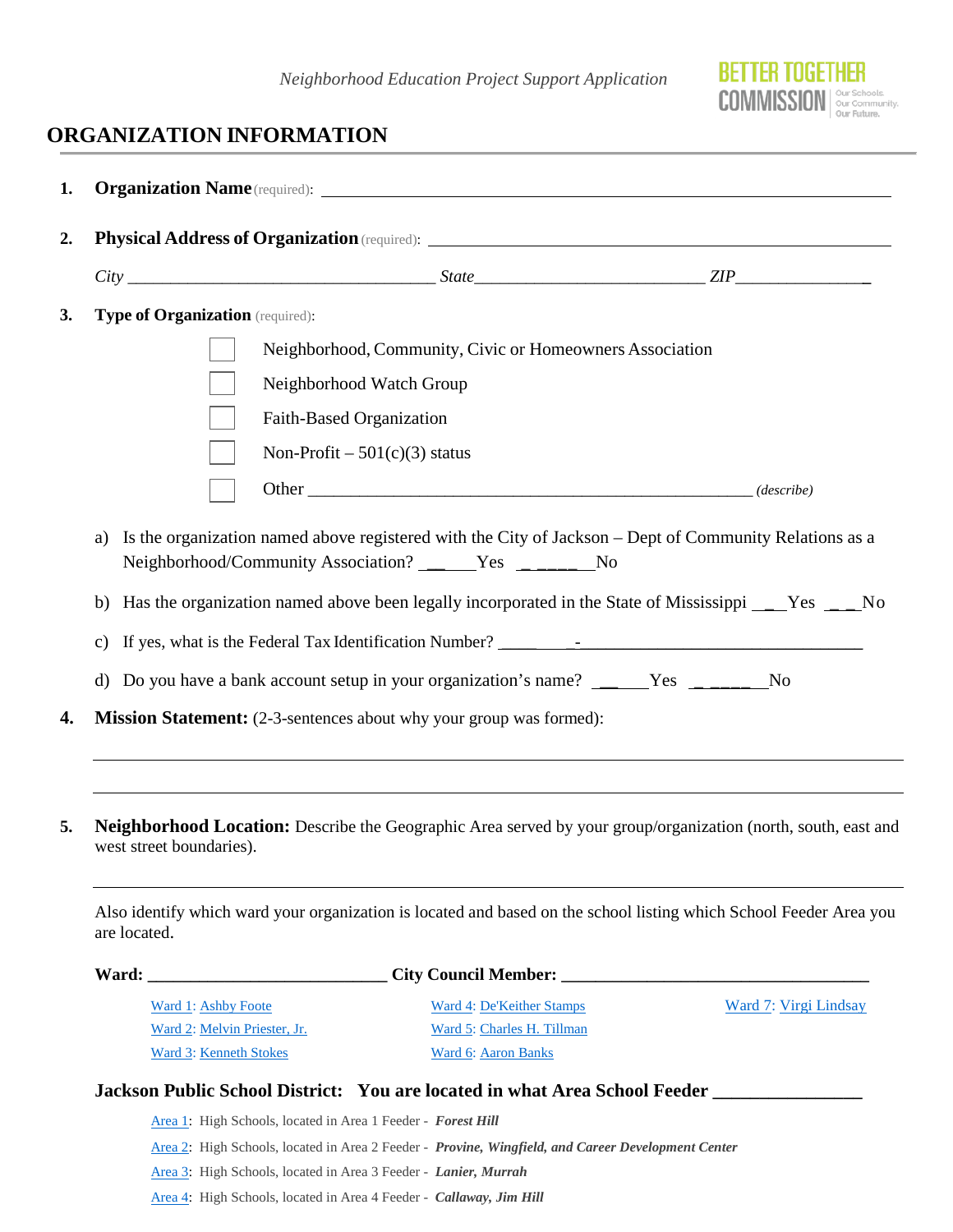*Neighborhood Education Project Support Application*



## **PROJECT INFORMATION**

| 6. |                                                                                    |  |                                                                                   |  |  |  |  |
|----|------------------------------------------------------------------------------------|--|-----------------------------------------------------------------------------------|--|--|--|--|
| 7. | Anticipated Number of Participants from Community: ______________________________  |  |                                                                                   |  |  |  |  |
| 8. |                                                                                    |  |                                                                                   |  |  |  |  |
| 9. |                                                                                    |  |                                                                                   |  |  |  |  |
|    |                                                                                    |  |                                                                                   |  |  |  |  |
|    |                                                                                    |  | ,我们也不能会有什么。""我们的人,我们也不能会有什么?""我们的人,我们也不能会有什么?""我们的人,我们也不能会有什么?""我们的人,我们也不能会有什么?"" |  |  |  |  |
|    | <b>10. Primary Contact Information</b> (Two Contacts Required)                     |  |                                                                                   |  |  |  |  |
|    | <b>Project Contact Name:</b> (required)                                            |  |                                                                                   |  |  |  |  |
|    |                                                                                    |  |                                                                                   |  |  |  |  |
|    | Address: (required)                                                                |  |                                                                                   |  |  |  |  |
|    |                                                                                    |  |                                                                                   |  |  |  |  |
|    | $[Personal] \qquad (Personal) \qquad (Personal) \qquad (Work) \qquad (Fax)$        |  |                                                                                   |  |  |  |  |
|    | E-mail address: (required)                                                         |  |                                                                                   |  |  |  |  |
|    | 11. Alternate Contact Information                                                  |  |                                                                                   |  |  |  |  |
|    |                                                                                    |  |                                                                                   |  |  |  |  |
|    |                                                                                    |  |                                                                                   |  |  |  |  |
|    | Address: (required)                                                                |  |                                                                                   |  |  |  |  |
|    |                                                                                    |  |                                                                                   |  |  |  |  |
|    | $Phone/Fax: (required) \qquad (Personal) \qquad (Work) \qquad (Work) \qquad (Fax)$ |  |                                                                                   |  |  |  |  |
|    |                                                                                    |  |                                                                                   |  |  |  |  |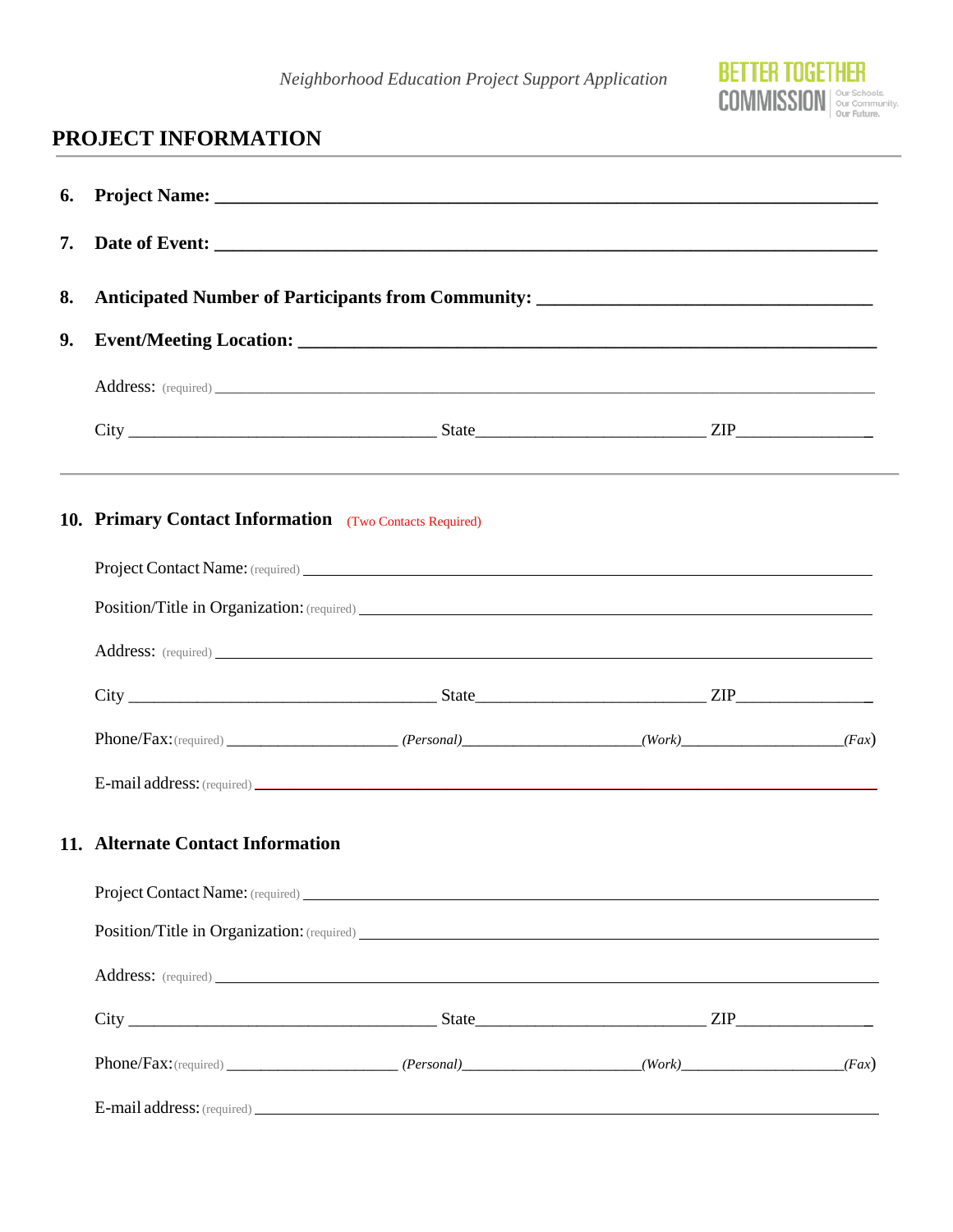

#### **PROPOSED PROJECT**

**12.** What community engagement method (s) was used to identify the need? (Ex: Survey, Community Dialogues, Focus Group of Residents, Meeting-In-A-Box.)

**13. Project Summary**: Describe the project that is being proposed. **Include the format, goals, desired results, and the members of the community that are being engaged (kids, teens, adults, parents, etc.**)

**14. Oversight: Who in your organization will be responsible for the oversight of this project?**

Project Contact Name: (required) \_

Position/Title in Organization: (required) \_\_\_\_\_ \_\_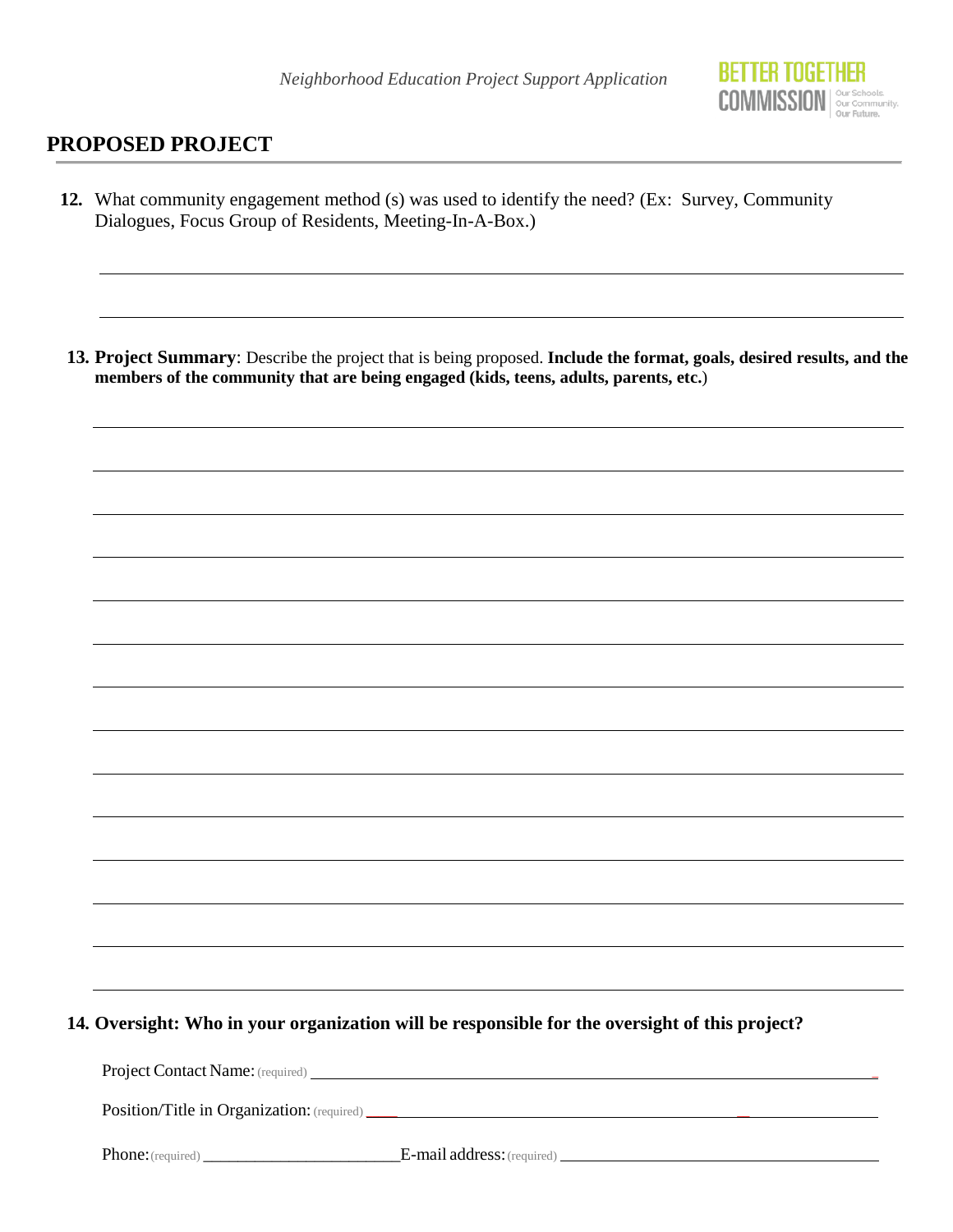

#### **PROJECT IMPLEMENTATION PLAN**

**15.** Describe how you will measure your project's success in reaching the project/program goals? *(Ex: Survey)* **16.** How will you document and use the things you learn both positive and negative while carrying out the project to strengthen your project outcomes? **17.** Complete and include the following attachments as part of your Implementation Plan: • **Neighborhood and Community Partnership List - Attachment A** A list of groups, organizations, businesses or individuals you will partner with to carry out this project Name of Partner Organization/ Business/ Individuals Partner Contributions Partner Contact Info (Phone # and/or email address) **Example:** Not Real Seafood House Meeting Space in Restaurant Phone John Doe 601-123-1234 Email Phone

#### • **Proposed Budget Worksheet – Attachment B**

*Example of Budget Worksheet and how to complete.*

|                                                                   | <b>FUNDING SOURCES TO BE USED</b>   |                          |                               |            |
|-------------------------------------------------------------------|-------------------------------------|--------------------------|-------------------------------|------------|
| <b>EXPENSE ITEMS</b>                                              | Better Together<br>Mini-Grant Funds | Other Funding<br>In-Kind | Other Funding<br>(Dues, etc.) | Total      |
| <b>Ex 1:</b> Table Rental                                         | \$500.00                            |                          |                               | \$500.00   |
| <b>Ex 2:</b> Tent Rental (In-kind Rick's Rentals)                 | \$500.00                            | \$150.00                 |                               | \$650.00   |
| <b>Ex 3:</b> Coffee (In-kind Joe's Café $\&$ Dues for Condiments) |                                     | \$200.00                 | \$100.00                      | \$300.00   |
| <b>Total Budget:</b>                                              | \$1,000.00                          | \$350.00                 | \$100.00                      | \$1,450.00 |

Email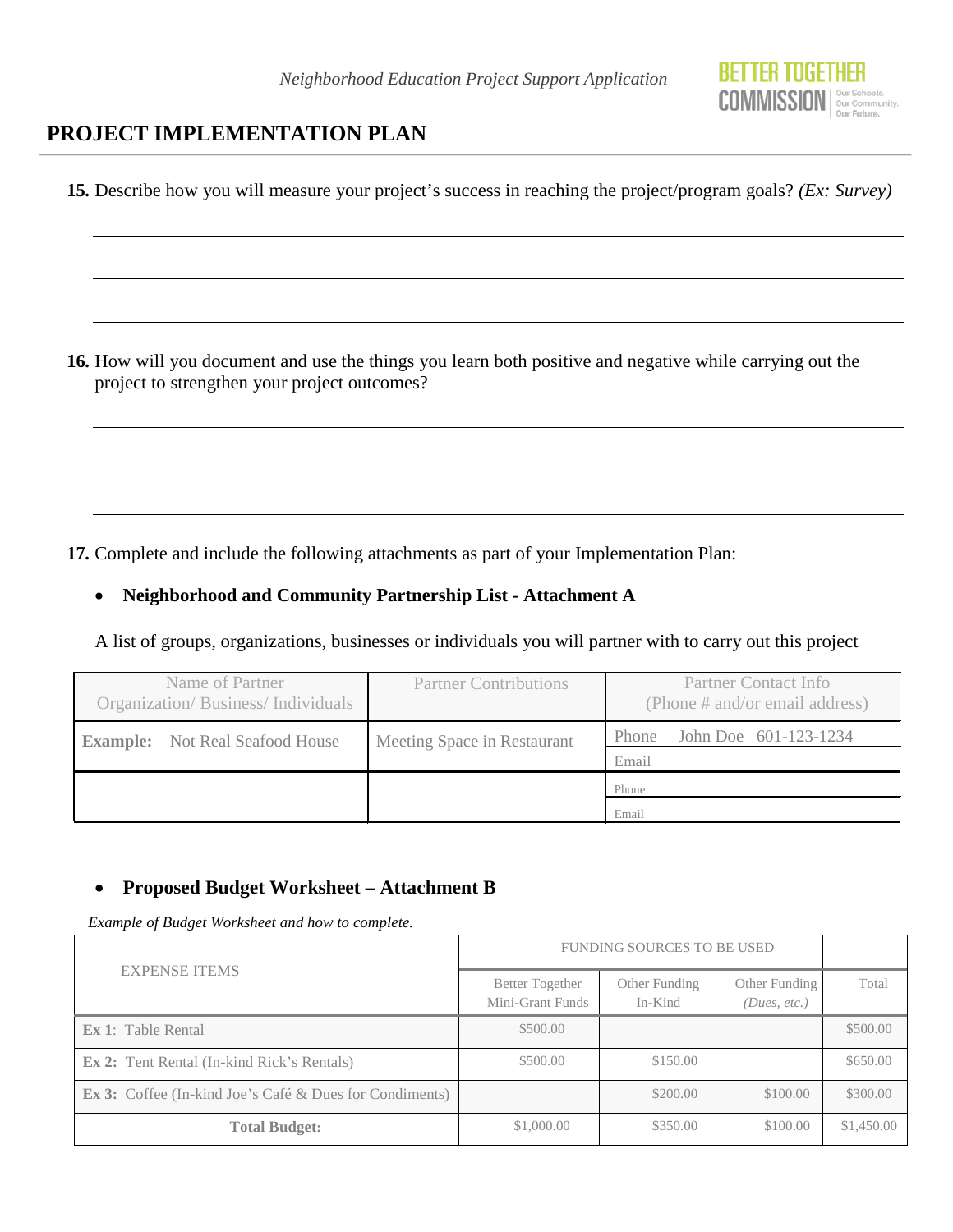## **EVALUATION PROCESS**

Each Neighborhood Education Project Support Program recipient must agree to participate in the Project Close-out and Evaluation process. Upon being selected as a recipient of the BTC Neighborhood Project Support Program, you will receive an Awards Notice confirming the use of the funds. You will also receive an Evaluation Packet.

The Evaluation Packet will include the following:

- 1. **Itemized Project Expenditure Report.** You will need to list all expenditures that were covered by BTC Neighborhood Project Support Program funds and provide the corresponding receipts.
- 2. **Completion of the BTC Neighborhood Education Project Support Evaluation Report.** This consist of two (2) forms:
	- a. **Form 1: Project Summary** Recipient is asked to provide a narrative description of the activities performed using the funds and the number of people who attended or participated in the event.
	- b. **Form 2: Evaluation Form** Recipient is to summarize the results and outcome of the project in a way that produces usable data that the BTC can share and compare across neighborhoods.

Please note that the BTC and the Community Foundation reserves the right to conduct pre and post site visits to review and document the proposed project location as well as the final results of the Neighborhood Education Project Support funded activities.

## **APPLICATION SUBMISSION**

The Application must be postmarked, received in person, faxed or emailed. Instructions are provided below.

| <b>MAIL:</b> | <b>Community Foundation for Mississippi</b><br>Better Together Commission – Neighborhood Engagement                                       |
|--------------|-------------------------------------------------------------------------------------------------------------------------------------------|
|              | 119 S President Street, 1st floor<br>Jackson, MS 39201                                                                                    |
| EMAIL:       | Application can be submitted via e-mail to Monique Mosley                                                                                 |
|              | Email: Monique@formississippi.org                                                                                                         |
|              | Subject line: BTC Neighborhood Program–Type Your Organization Name                                                                        |
| <i>FAX:</i>  | Application can be faxed to the Community Foundation at 601-974-6045.<br>Attention: Monique Mosley Subject line: BTC Neighborhood Program |

If you need additional space, attach a maximum of three subsequent pages. Applications and supporting material must be submitted on 8½ x 11 white paper. **Submit one application and supporting material.** If you send the application by email or fax, submit one copy of the application and supporting materials. **Original signed application is required – Computer-generated signatures are not accepted.**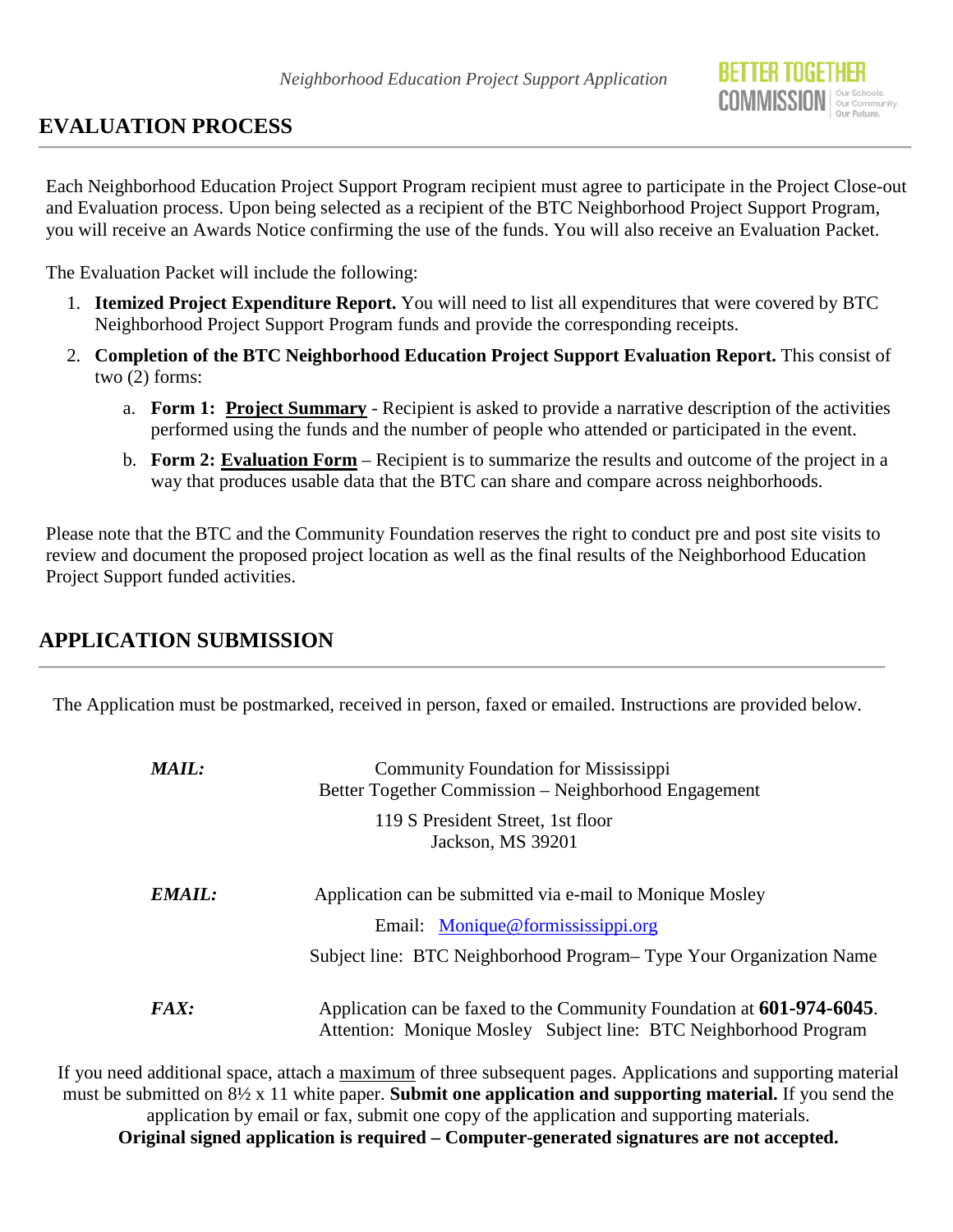

#### **CERTIFICATION**

#### **COMMITMENT:**

We understand that funding of this proposal will commit our group/organization to:

- 1. Complete the activities described in this proposal
- 2. Actively engage other appropriate parties/individuals in planned activities
- 3. Engage in project evaluation activities sponsored by BTC Neighborhood Education Support Program
- 4. Share activities and lessons learned with other neighborhoods, the BTC and Community Foundation
- 5. Remain engaged and continue the effort after funds are spent

#### **SIGNATURES & AUTHORIZATIONS**:

I hereby certify that the information included in this application is correct and represents the consensus of the residents in the target area described.

| Name:  | <u> 1989 - John Stein, mars and de Branch and de Branch and de Branch and de Branch and de Branch and de Branch an</u> |
|--------|------------------------------------------------------------------------------------------------------------------------|
| Title: |                                                                                                                        |
|        |                                                                                                                        |
| Date:  | <u> 1989 - Johann Stein, marwolaethau a bhann an t-Amhain Aonaichte ann an t-Amhain Aonaichte ann an t-Amhain Aon</u>  |
|        |                                                                                                                        |
|        |                                                                                                                        |
| Name:  |                                                                                                                        |
| Title: | <u> 1989 - Andrea Barbara, política esta</u>                                                                           |
|        |                                                                                                                        |
| Date:  |                                                                                                                        |

#### **The above signatures must be from:**

- Neighborhood Groups: Two (2) Responsible officers from the group
- Non-Profit Organizations 501(c)(3): Executive Director
- Churches/ Faith-based Organizations: Pastor, Bishop, Rabbi, Priest
- Other Eligible Organizations: Two (2) Responsible officers from the group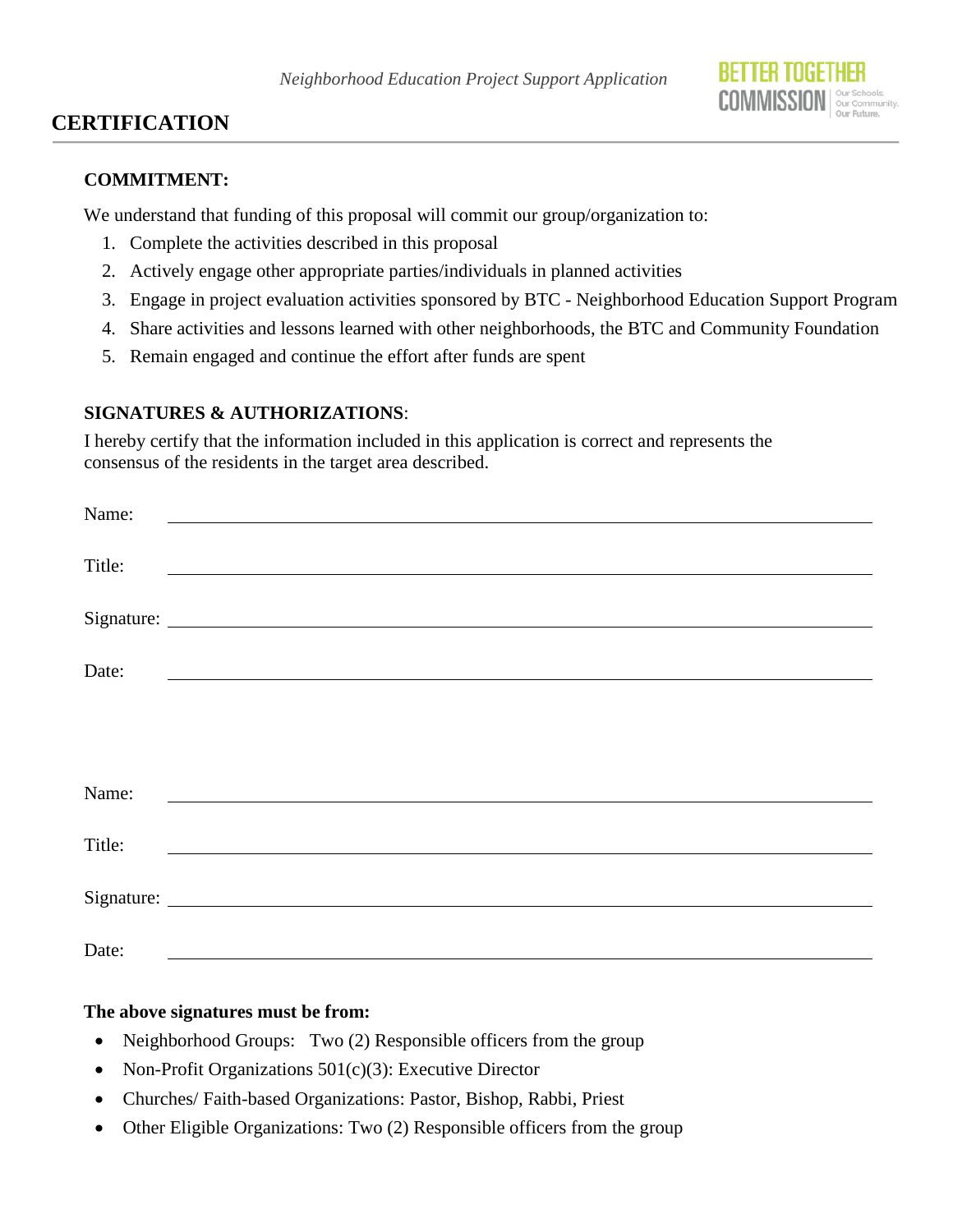

## **ATTACHMENT A: NEIGHBORHOOD PARTNERSHIP LIST**

What other groups, organizations, businesses or organizations will you partner with to carry out this project and what will they contribute (i.e. cash, food, volunteers, meeting space, other donations)? **Please get permission and/or agreement to participate from the partners listed!**

| <b>Name of Partner</b><br><b>Organization/Business/Individuals</b> | <b>Partner Contributions</b> | <b>Partner Contact Info</b><br>(Phone # and/or email address) |
|--------------------------------------------------------------------|------------------------------|---------------------------------------------------------------|
| Not Real Seafood and Steak House<br>Example:                       | Meeting Space in Restaurant  | John Doe 601-123-1234<br>Phone                                |
|                                                                    |                              | Email                                                         |
|                                                                    |                              | Phone                                                         |
|                                                                    |                              | Email                                                         |
|                                                                    |                              | Phone                                                         |
|                                                                    |                              | Email                                                         |
|                                                                    |                              | Phone                                                         |
|                                                                    |                              | Email                                                         |
|                                                                    |                              | Phone                                                         |
|                                                                    |                              | Email                                                         |
|                                                                    |                              | Phone                                                         |
|                                                                    |                              | Email                                                         |
|                                                                    |                              | Phone                                                         |
|                                                                    |                              | Email                                                         |
|                                                                    |                              | Phone                                                         |
|                                                                    |                              | Email                                                         |
|                                                                    |                              | Phone                                                         |
|                                                                    |                              | Email                                                         |
|                                                                    |                              | Phone                                                         |
|                                                                    |                              | Email                                                         |
|                                                                    |                              | Phone                                                         |
|                                                                    |                              | Email                                                         |
|                                                                    |                              | Phone                                                         |
|                                                                    |                              | Email                                                         |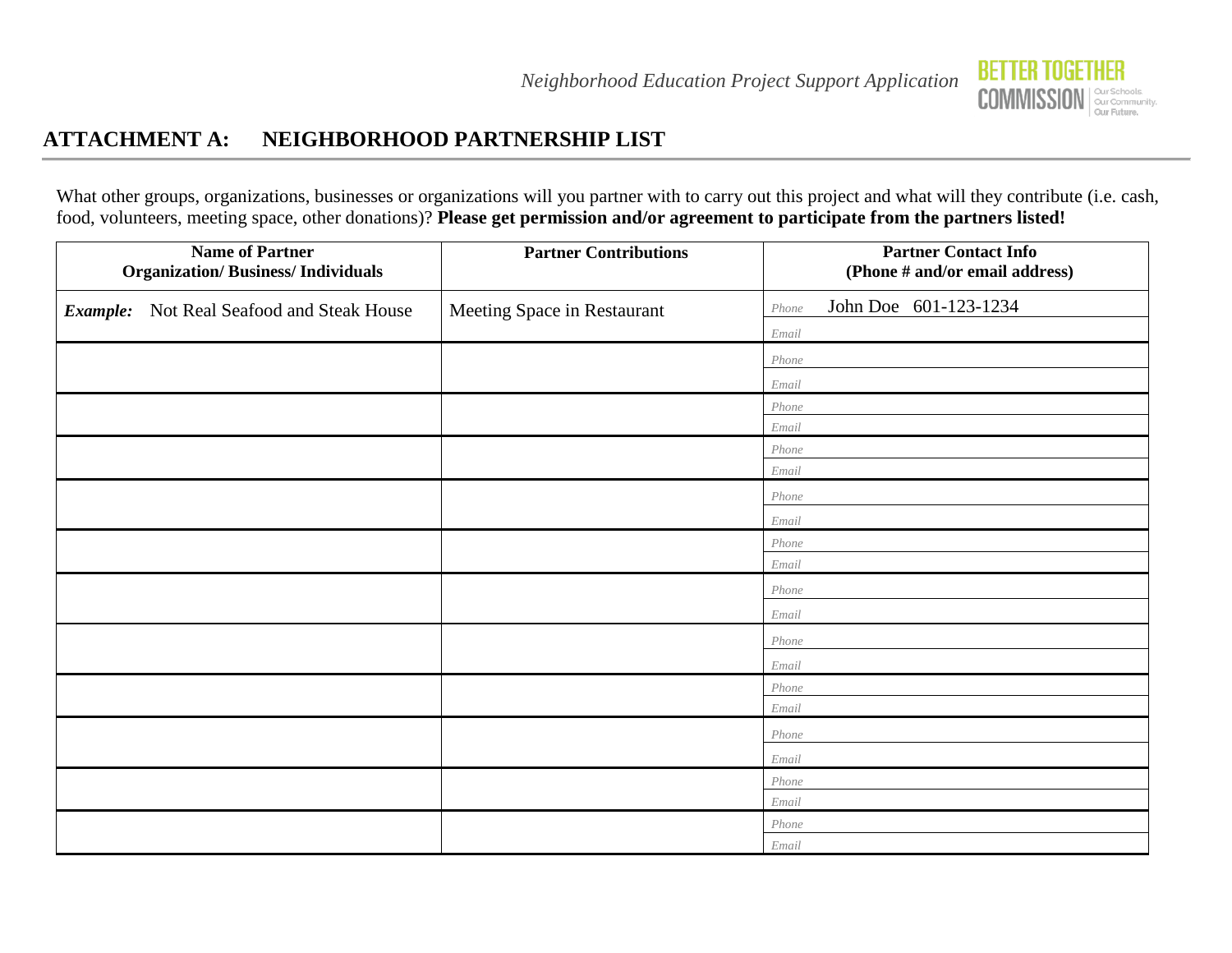

#### **ATTACHMENT B: PROPOSED BUDGET**

#### **1. Neighborhood Education Support Program Funds Required** *(maximum \$2,500)* \$

**Proposed Expenditures - Complete the following budget form.** Specify expenditures for this project with enough detail to explain what is being proposed: include supplies, services, and any other related expenses. **Please be sure to provide quotes or other documentation to explain each line item.** If there are additional sources of funding or matching funds (such as other grants) or in-kind support (such as donations of services or materials from area businesses, persons, government or organizations) list them in the appropriate column. Volunteers do not receive money for their work.

| <b>Expense Items</b><br>(Clearly describe) | <b>BTC Project</b><br><b>Support Request</b> | <b>Cash from</b><br><b>Other Sources</b><br>(i.e. dues, other<br>grants, donations) | In-kind<br><b>Donations</b><br>(Value of Donation) | <b>Total Cost</b> |
|--------------------------------------------|----------------------------------------------|-------------------------------------------------------------------------------------|----------------------------------------------------|-------------------|
| 1.                                         |                                              |                                                                                     |                                                    |                   |
| 2.                                         |                                              |                                                                                     |                                                    |                   |
| 3.                                         |                                              |                                                                                     |                                                    |                   |
| 4.                                         |                                              |                                                                                     |                                                    |                   |
| 5.                                         |                                              |                                                                                     |                                                    |                   |
| 6.                                         |                                              |                                                                                     |                                                    |                   |
| 7.                                         |                                              |                                                                                     |                                                    |                   |
| 8.                                         |                                              |                                                                                     |                                                    |                   |
| Page 1 Total                               |                                              |                                                                                     |                                                    |                   |